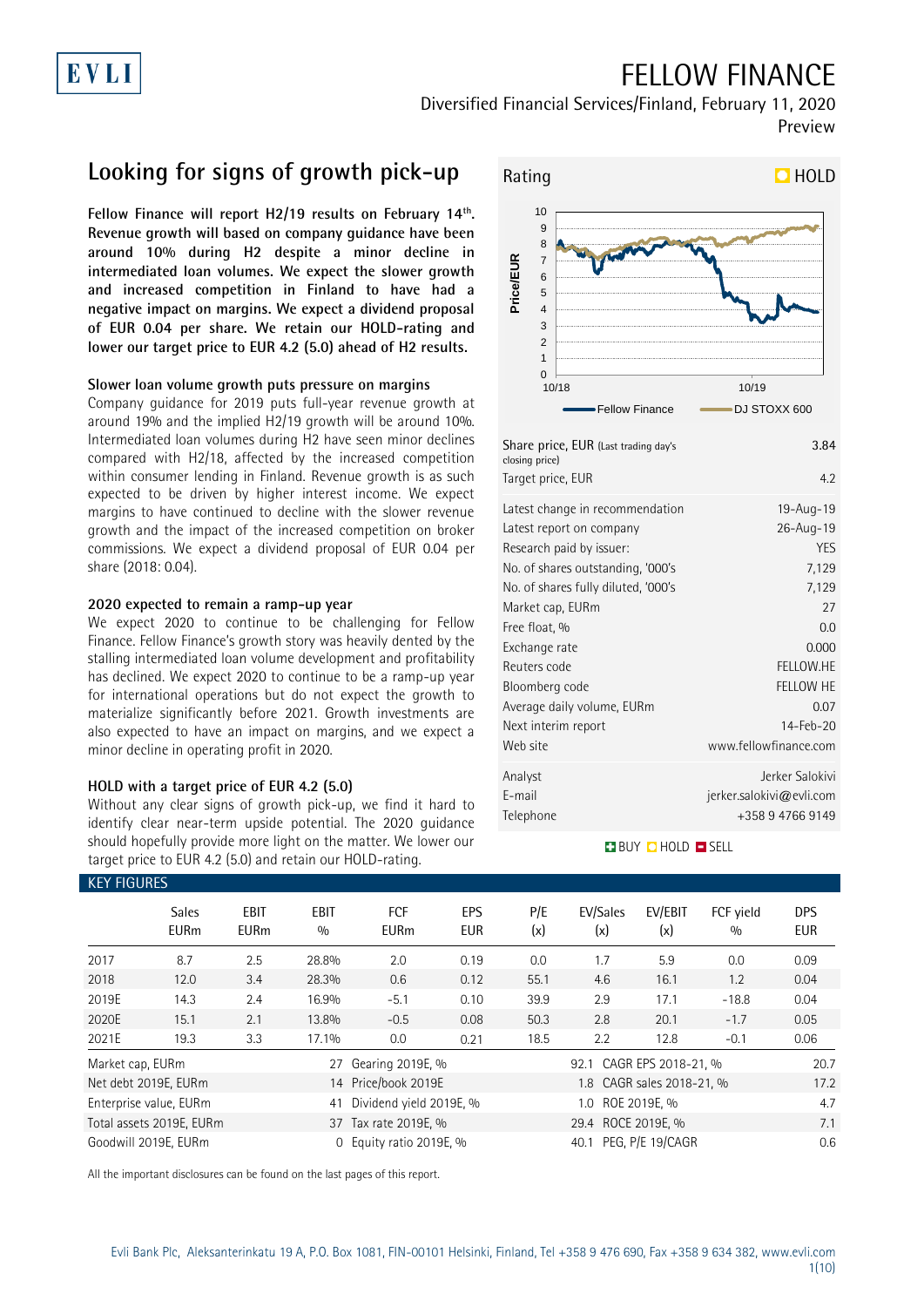Diversified Financial Services/Finland, February 11, 2020 Preview

| <b>Fellow Finance</b>     | 2017   | H1/18  | H2/18   | 2018   | $\overline{H1/19}$ | H2/'19E | 2019E  | 2020E  | 2021E    |
|---------------------------|--------|--------|---------|--------|--------------------|---------|--------|--------|----------|
| Net sales                 | 8.7    | 5.6    | 6.4     | 12.0   | 7.2                | 7.0     | 14.3   | 15.1   | 19.3     |
| sales growth, %           | 55%    | 43%    | 34%     | 38%    | 30%                | 10%     | 19%    | 6%     | 28%      |
| Fee income                | 6.0    | 4.1    | 4.8     | 9.0    | 5.3                | 5.0     | 10.4   | 11.2   | 15.4     |
| Interest income           | 2.7    | 1.4    | 1.5     | 3.0    | 1.9                | 2.0     | 3.9    | 3.9    | 3.9      |
| Facilitated loans         | 99     | 76     | 96      | 172    | 109                | 92      | 201    | 220    | 315      |
| change, %                 | 120%   | 74%    | 74%     | 74%    | 43%                | $-4%$   | 17%    | 10%    | 43%      |
| <b>Expenses</b>           |        |        |         |        |                    |         |        |        |          |
| Materials and services    | $-3.0$ | $-1.8$ | $-1.9$  | $-3.8$ | $-2.3$             | $-2.2$  | $-4.5$ | $-4.8$ | $-6.9$   |
| as % of facilitated loans | 3.0%   | 2.4%   | $2.0\%$ | 2.2%   | 2.1%               | 2.4%    | 2.2%   | 2.2%   | 2.2%     |
| Personnel expenses        | $-1.0$ | $-0.7$ | $-1.0$  | $-1.7$ | $-1.0$             | $-1.3$  | $-2.3$ | $-2.9$ | $-3.6$   |
| Other op. expenses        | $-1.8$ | $-1.2$ | $-1.5$  | $-2.7$ | $-2.3$             | $-2.3$  | $-4.6$ | $-4.8$ | $-5.0$   |
| <b>D&amp;A</b>            | $-0.4$ | $-0.2$ | $-0.2$  | $-0.4$ | $-0.2$             | $-0.2$  | $-0.4$ | $-0.5$ | $-0.5$   |
| EB <sub>IT</sub>          | 2.5    | 1.7    | 1.7     | 3.4    | 1.4                | 1.0     | 2.4    | 2.1    | 3.3      |
| <b>EBIT</b> margin        | 28.8%  | 30.0%  | 26.4%   | 28.1%  | 19.0%              | 14.7%   | 16.9%  | 13.8%  | $17.1\%$ |
| Adj. EBIT                 | 2.5    | 1.7    | 1.9     | 3.5    | 1.4                | 1.0     | 2.4    | 2.1    | 3.3      |
| Adj. EBIT margin          | 28.8%  | 30.0%  | 29.1%   | 29.5%  | 19.0%              | 14.7%   | 16.9%  | 13.8%  | 17.1%    |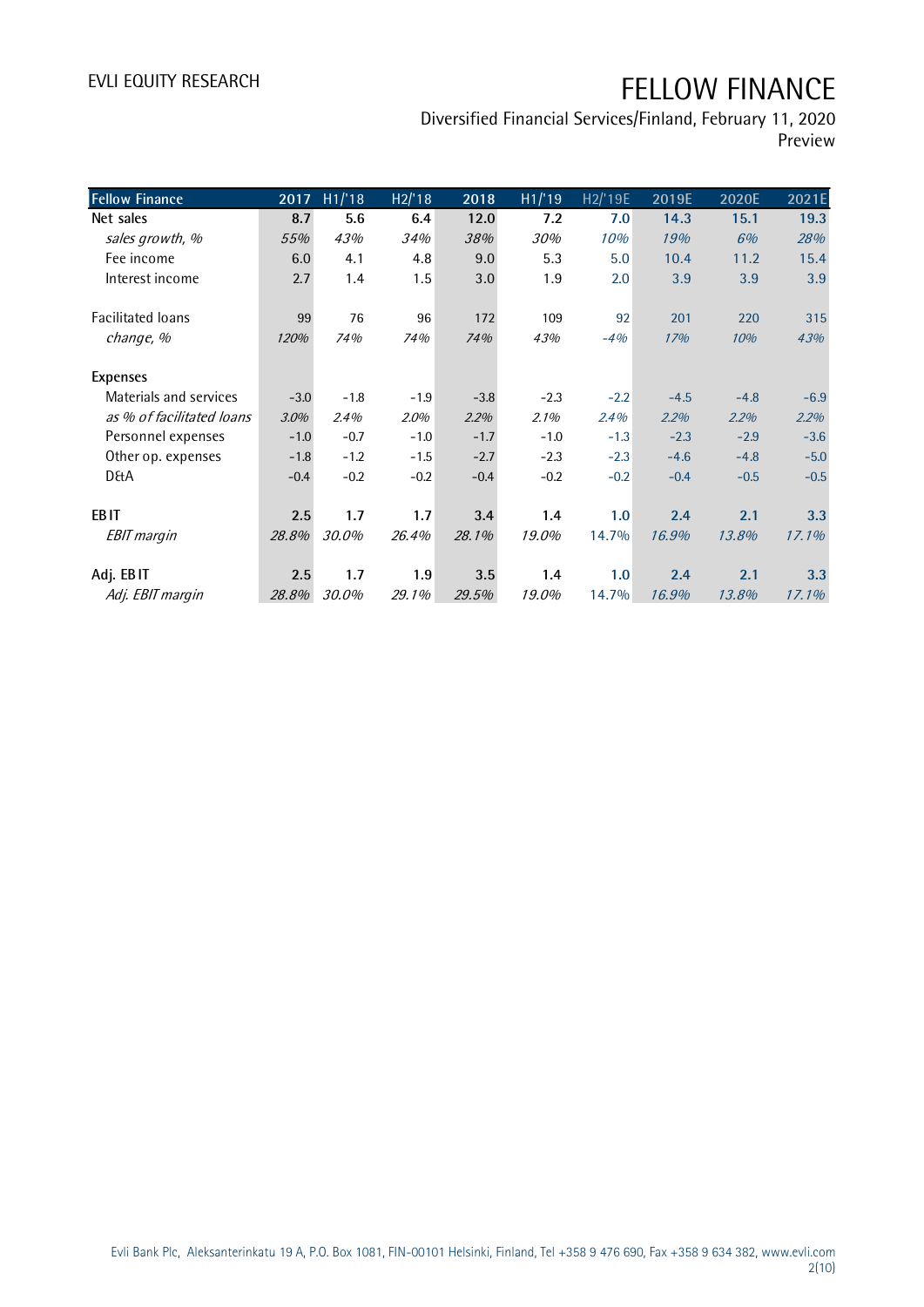## Diversified Financial Services/Finland, February 11, 2020 Preview

| <b>INTERIM FIGURES</b>               |        |        |        |         |        |        |        |         |         |        |        |        |
|--------------------------------------|--------|--------|--------|---------|--------|--------|--------|---------|---------|--------|--------|--------|
| EVLI ESTIMATES, EURm                 | 201801 | 201802 | 201803 | 201804  | 2018   | 201901 | 201902 | 2019Q3E | 2019Q4E | 2019E  | 2020E  | 2021E  |
| Net sales                            | 0.0    | 5.6    | 0.0    | 6.4     | 12.0   | 0.0    | 7.2    | 0.0     | 7.0     | 14.3   | 15.1   | 19.3   |
| EBITDA                               | 0.0    | 1.9    | 0.0    | 2.0     | 3.8    | 0.0    | 1.6    | 0.0     | 1.2     | 2.8    | 2.4    | 3.7    |
| EBITDA margin (%)                    | 0.0    | 33.3   | 0.0    | 30.6    | 31.9   | 0.0    | 21.7   | 1,673.0 | 17.5    | 19.7   | 16.0   | 18.9   |
| <b>FBIT</b>                          | 0.0    | 1.7    | 0.0    | 1.7     | 3.4    | 0.0    | 1.4    | 0.0     | 1.0     | 2.4    | 2.1    | 3.3    |
| EBIT margin (%)                      | 0.0    | 30.0   | 0.0    | 26.9    | 28.3   | 0.0    | 19.0   | 0.0     | 14.7    | 16.9   | 13.8   | 17.1   |
| Net financial items                  | 0.0    | $-0.7$ | 0.0    | $-1.6$  | $-2.3$ | 0.0    | $-0.7$ | 0.0     | $-0.7$  | $-1.4$ | $-1.4$ | $-1.5$ |
| Pre-tax profit                       | 0.0    | 1.0    | 0.0    | 0.1     | 1.1    | 0.0    | 0.6    | 0.0     | 0.3     | 1.0    | 0.7    | 1.8    |
| Tax                                  | 0.0    | $-0.2$ | 0.0    | 0.0     | $-0.3$ | 0.0    | $-0.2$ | 0.0     | $-0.1$  | $-0.3$ | $-0.1$ | $-0.4$ |
| Tax rate (%)                         | 0.0    | 21.8   | 0.0    | 39.8    | 23.3   | 0.0    | 34.3   | 0.0     | 20.0    | 29.4   | 20.0   | 20.0   |
| Net profit                           | 0.0    | 0.8    | 0.0    | 0.1     | 0.8    | 0.0    | 0.4    | 0.0     | 0.3     | 0.7    | 0.5    | 1.5    |
| <b>EPS</b>                           | 0.00   | 0.11   | 0.00   | 0.01    | 0.12   | 0.00   | 0.06   | 0.00    | 0.04    | 0.10   | 0.08   | 0.21   |
| EPS adjusted (diluted no. of shares) | 0.00   | 0.11   | 0.00   | 0.01    | 0.12   | 0.00   | 0.06   | 0.00    | 0.04    | 0.10   | 0.08   | 0.21   |
| Dividend per share                   | 0.00   | 0.00   | 0.00   | 0.00    | 0.04   | 0.00   | 0.00   | 0.00    | 0.00    | 0.04   | 0.05   | 0.06   |
| SALES, EURm                          |        |        |        |         |        |        |        |         |         |        |        |        |
| Fellow Finance                       | 0.0    | 5.6    | 0.0    | 6.4     | 12.0   | 0.0    | 7.2    | 0.0     | 7.0     | 14.3   | 15.1   | 19.3   |
| Total                                | 0.0    | 5.6    | 0.0    | 6.4     | 12.0   | 0.0    | 7.2    | 0.0     | 7.0     | 14.3   | 15.1   | 19.3   |
| SALES GROWTH, Y/Y %                  |        |        |        |         |        |        |        |         |         |        |        |        |
| Fellow Finance                       | 0.0    | 0.0    | 0.0    | $-25.9$ | 38.5   | 0.0    | 29.6   | 0.0     | 9.5     | 18.9   | 6.0    | 27.9   |
| Total                                | 0.0    | 0.0    | 0.0    | $-26.0$ | 38.5   | 0.0    | 29.6   | 0.0     | 9.6     | 18.9   | 6.0    | 27.9   |
| EBIT, EURm                           |        |        |        |         |        |        |        |         |         |        |        |        |
| Fellow Finance                       | 0.0    | 1.7    | 0.0    | 1.7     | 3.4    | 0.0    | 1.4    | 0.0     | 1.0     | 2.4    | 2.1    | 3.3    |
| Total                                | 0.0    | 1.7    | 0.0    | 1.7     | 3.4    | 0.0    | 1.4    | 0.0     | 1.0     | 2.4    | 2.1    | 3.3    |
| EBIT margin, %                       |        |        |        |         |        |        |        |         |         |        |        |        |
| Fellow Finance                       | 0.0    | 30.0   | 0.0    | 26.9    | 28.3   | 0.0    | 19.0   | 0.0     | 14.7    | 16.9   | 13.8   | 17.1   |
| Total                                | 0.0    | 30.0   | 0.0    | 26.9    | 28.3   | 0.0    | 19.0   | 0.0     | 14.7    | 16.9   | 13.8   | 17.1   |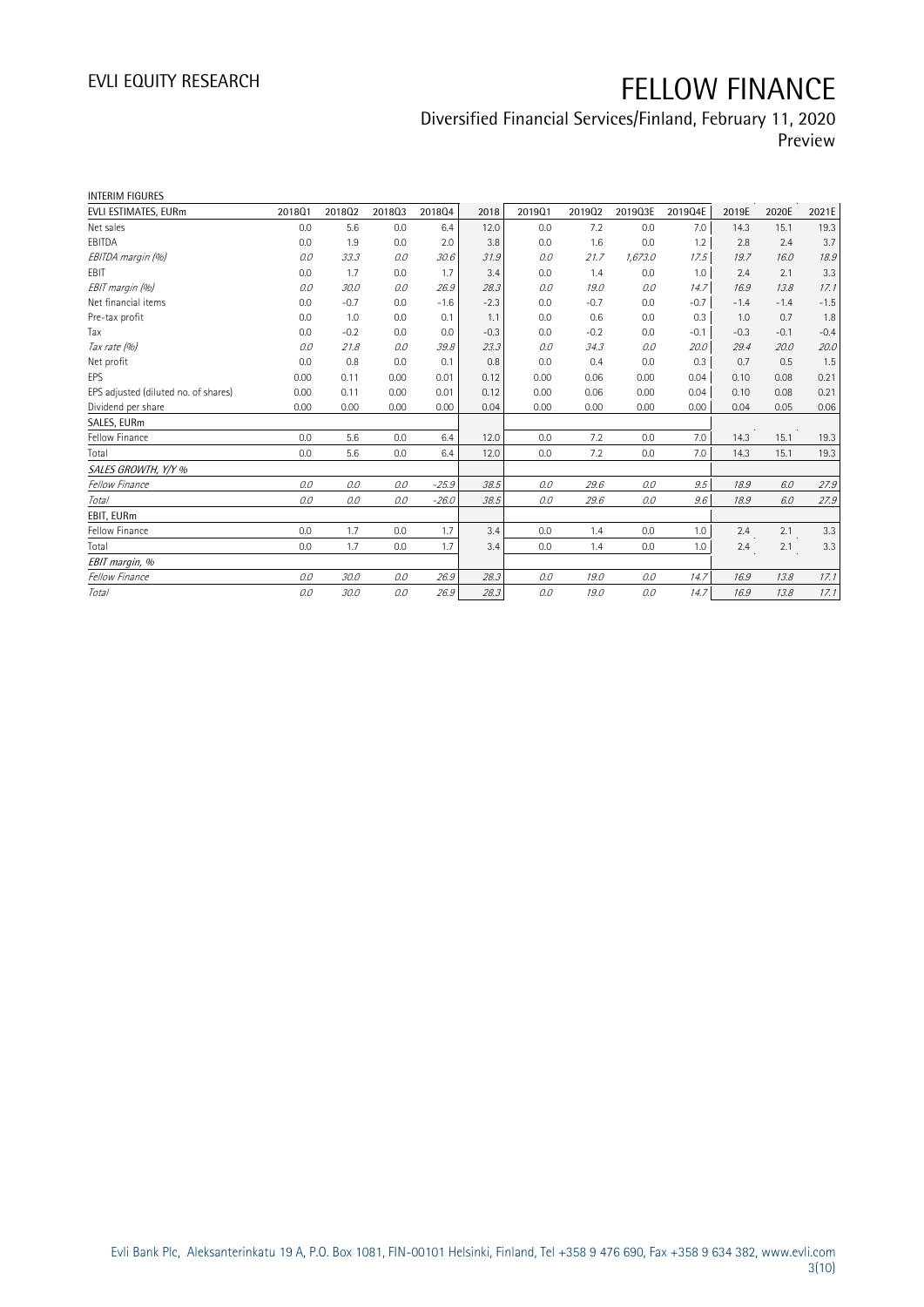## Diversified Financial Services/Finland, February 11, 2020

Preview

| <b>INCOME STATEMENT, EURm</b>            | 2014                | 2015           | 2016           | 2017                | 2018            | 2019E          | 2020E          | 2021E               |
|------------------------------------------|---------------------|----------------|----------------|---------------------|-----------------|----------------|----------------|---------------------|
| Sales                                    | 0.0                 | 4.0            | 5.6            | 8.7                 | 12.0            | 14.3           | 15.1           | 19.3                |
| Sales growth (%)                         | 0.0                 | 0.0            | 39.6           | 55.0                | 38.5            | 18.9           | 6.0            | 27.9                |
| EBITDA                                   | 0.0                 | 1.6            | 1.3            | 2.9                 | 3.8             | 2.8            | 2.4            | 3.7                 |
| EBITDA margin (%)                        | 0.0                 | 40.7           | 22.5           | 33.1                | 31.9            | 19.7           | 16.0           | 18.9                |
| Depreciation                             | 0.0                 | $-0.3$         | $-0.3$         | $-0.4$              | $-0.4$          | $-0.4$         | $-0.3$         | $-0.4$              |
| EBITA                                    | 0.0                 | 1.3            | 0.9            | 2.5                 | 3.4             | 2.4            | 2.1            | 3.3                 |
| Goodwill amortization / writedown        | 0.0                 | 0.0            | 0.0            | 0.0                 | 0.0             | 0.0            | 0.0            | 0.0                 |
| EBIT                                     | 0.0                 | 1.3            | 0.9            | 2.5                 | 3.4             | 2.4            | 2.1            | 3.3                 |
| EBIT margin (%)                          | 0.0                 | 32.2           | 16.4           | 28.8                | 28.3            | 16.9           | 13.8           | 17.1                |
| Reported EBIT                            | 0.0                 | 1.3            | 0.9            | 2.5                 | 3.4             | 2.4            | 2.1            | 3.3                 |
| EBIT margin (reported) (%)               | 0.0                 | 32.2           | 16.4           | 28.8                | 28.3            | 16.9           | 13.8           | 17.1                |
| Net financials                           | 0.0                 | $-1.3$         | $-0.8$         | $-1.3$              | $-2.3$          | $-1.4$         | $-1.4$         | $-1.5$              |
| Pre-tax profit                           | 0.0                 | 0.0            | 0.1            | 1.2                 | 1.1             | 1.0            | 0.7            | 1.8                 |
| Taxes                                    | 0.0                 | $-0.1$         | $-0.1$         | $-0.1$              | $-0.3$          | $-0.3$         | $-0.1$         | $-0.4$              |
| Minority shares                          | 0.0                 | $-0.1$         | 0.0            | 0.0                 | 0.0             | 0.0            | 0.0            | 0.0                 |
| Net profit                               | 0.0                 | $-0.3$         | 0.1            | 1.1                 | 0.8             | 0.7            | 0.5            | 1.5                 |
| Cash NRIs                                | 0.0                 | 0.0            | 0.0            | 0.0                 | 0.0             | 0.0            | 0.0            | 0.0                 |
| Non-cash NRIs                            | 0.0                 | 0.0            | 0.0            | 0.0                 | 0.0             | 0.0            | 0.0            | 0.0                 |
| <b>BALANCE SHEET, EURm</b>               |                     |                |                |                     |                 |                |                |                     |
| Assets                                   |                     |                |                |                     |                 |                |                |                     |
| Fixed assets                             | $\mathbf 0$         | 11             | 10             | 14                  | 17              | 22             | 22             | 22                  |
| Goodwill                                 | $\mathsf{O}\xspace$ | $\overline{0}$ | $\overline{0}$ | $\mathsf{O}\xspace$ | $\overline{0}$  | $\mathbb O$    | $\overline{0}$ | $\overline{0}$      |
| Right of use assets                      | $\mathbf 0$         | $\mathbf 0$    | $\mathbf 0$    | $\mathsf{O}\xspace$ | $\mathbf 0$     | $\mathbf 0$    | $\mathbf 0$    | $\mathbf 0$         |
| Inventory                                | $\mathbf 0$         | $\mathbf 0$    | $\overline{0}$ | $\mathbf 0$         | $\mathbf 0$     | $\mathbf{0}$   | $\mathbf 0$    | $\mathbf 0$         |
| Receivables                              | $\mathbf{0}$        | 3              | 5              | 6                   | $\overline{7}$  | 8              | 9              | 11                  |
| Liquid funds                             | $\mathbf 0$         | $\overline{2}$ | $\overline{2}$ | $\overline{2}$      | $9\,$           | $\overline{7}$ | 5              | $\overline{4}$      |
| Total assets                             | $\mathbb O$         | 16             | 17             | 22                  | 32              | 37             | 36             | 37                  |
| Liabilities                              |                     |                |                |                     |                 |                |                |                     |
| Shareholder's equity                     | $\mathbf 0$         | 3              | 3              | $\overline{4}$      | 15              | 15             | 15             | 16                  |
| Minority interest                        | $\mathbf 0$         | $\mathbf 0$    | $\mathbf 0$    | $\mathsf{O}\xspace$ | $\mathbf 0$     | $\mathbf 0$    | $\mathbf 0$    | $\mathbf 0$         |
| Convertibles                             | $\mathbf{0}$        | $\mathbf 0$    | $\mathbf 0$    | $\mathsf{O}\xspace$ | $\mathbf 0$     | $\mathbf 0$    | $\mathbf 0$    | $\mathbf 0$         |
| Lease liabilities                        | $\mathbf 0$         | $\mathbf 0$    | $\mathbf 0$    | $\mathsf{O}\xspace$ | $\mathbf 0$     | $\mathbf 0$    | $\mathbf 0$    | $\mathbf 0$         |
| Deferred taxes                           | $\mathsf{O}\xspace$ | $\mathbf 0$    | $\mathbf 0$    | $\mathsf{O}\xspace$ | $\mathbf 0$     | $\mathbb O$    | $\mathbf 0$    | $\mathsf{O}\xspace$ |
| Interest bearing debt                    | $\mathbf 0$         | 11             | 13             | 17                  | 17              | 21             | 20             | 19                  |
| Non-interest bearing current liabilities | $\mathbf 0$         | $\overline{2}$ | $\mathbf{1}$   | $\mathbf{1}$        | $\mathbf{1}$    | $\mathbf{1}$   | $\overline{2}$ | $\overline{2}$      |
| Other interest-free debt                 | $\mathbf 0$         | $\mathbf 0$    | $\mathbf 0$    | $\mathsf{O}\xspace$ | $\mathbf 0$     | $\mathbf 0$    | $\mathbf{0}$   | $\mathbf 0$         |
| Total liabilities                        | $\mathbf 0$         | 16             | 17             | 22                  | 32              | 37             | 36             | 37                  |
| CASH FLOW, EURm                          |                     |                |                |                     |                 |                |                |                     |
| + EBITDA                                 | $\mathbf 0$         | $\overline{2}$ | $\mathbf{1}$   | $\overline{3}$      | $\overline{4}$  | $\overline{3}$ | $\overline{2}$ | $\overline{4}$      |
| - Net financial items                    | $\mathbb O$         | $-1$           | $-1$           | $-1$                | $-2$            | $-1$           | $-1$           | $-1$                |
| - Taxes                                  | $\mathbf 0$         | $\mathbf 0$    | $\mathbf 0$    | $\mathsf{O}\xspace$ | $\mathbf 0$     | $\mathbf 0$    | $\mathbf 0$    | $\mathbf 0$         |
| - Increase in Net Working Capital        | $\mathbf 0$         | $-2$           | $-1$           | $\mathbf{1}$        | $\mathbf 0$     | $-1$           | $-1$           | $-1$                |
| +/- Other                                | $\mathbf{0}$        | $\mathbf{0}$   | $\overline{0}$ | $\mathbf 0$         | $\overline{0}$  | $\mathbf 0$    | $\mathbf{0}$   | $\overline{0}$      |
| = Cash flow from operations              | $\mathbf 0$         | $-2$           | $-1$           | $\overline{2}$      | $\mathbf{1}$    | $\mathbf{1}$   | $\mathbf 0$    | $\mathbf{1}$        |
| - Capex                                  | $\mathbf 0$         | $-11$          | $\mathbf 0$    | $\mathsf{O}\xspace$ | $-1$            | $-6$           | $\mathbf 0$    | $-1$                |
| - Acquisitions                           | $\mathbf 0$         | $\mathbf 0$    | $\mathbf 0$    | $\mathsf{O}\xspace$ | $\mathbf 0$     | $\mathbf 0$    | $\mathbf 0$    | $\mathbf 0$         |
| + Divestments                            | $\mathbb O$         | $\mathbf 0$    | $\mathbf 0$    | $\mathbb O$         | $\mathbf 0$     | $\mathbb O$    | $\mathbf 0$    | $\mathbf 0$         |
| = Free cash flow                         | $\mathbf 0$         | $-13$          | $-1$           | $\overline{2}$      | $\mathbf{1}$    | $-5$           | $\mathbf 0$    | $\mathbf 0$         |
| +/- New issues/buybacks                  | $\mathbf 0$         | 3              | $\mathbf 0$    | $\mathsf{O}\xspace$ | 10              | $\mathbf 0$    | $\mathbf 0$    | $\mathbf 0$         |
| - Paid dividend                          | $\mathbf 0$         | $\mathbf{0}$   | $\overline{0}$ | $\mathbf 0$         | $-1$            | $\mathbf{0}$   | $\mathbf 0$    | $\mathbf 0$         |
| $+/-$ Other                              | $\mathbf 0$         | 11             | $\overline{2}$ | $-2$                | $-3$            | $\overline{4}$ | $-1$           | $-1$                |
| Change in cash                           | $\Omega$            | $\overline{2}$ | $\mathbf{1}$   | $\Omega$            | $7\overline{ }$ | $-2$           | $-2$           | $-1$                |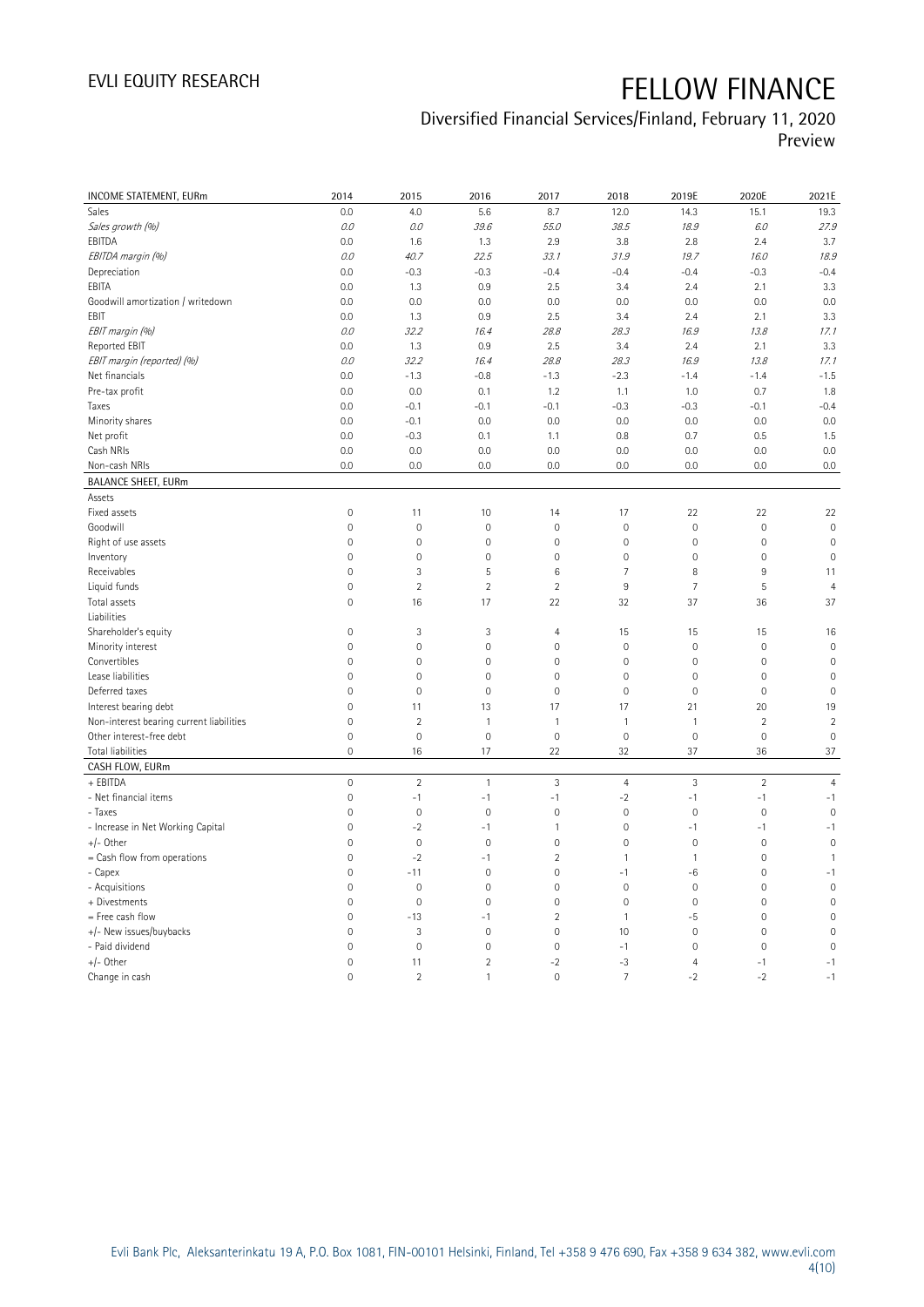## Diversified Financial Services/Finland, February 11, 2020 Preview

| $\mathsf{O}\xspace$<br>$\overline{0}$<br>$\mathbf{0}$<br>46<br>27<br>27<br>M-cap<br>Net debt (excl. convertibles)<br>9<br>15<br>8<br>11<br>14<br>15<br>Enterprise value<br>9<br>15<br>55<br>42<br>11<br>41<br>$6\phantom{1}6$<br>$\,9$<br>12<br>15<br>Sales<br>4<br>14<br>3<br>$\overline{2}$<br>EBITDA<br>$\overline{2}$<br>$\mathbf{1}$<br>$\overline{4}$<br>3<br>$\overline{2}$<br>3<br>$\overline{2}$<br>$\overline{2}$<br>$\mathbf{1}$<br>EBIT<br>$\mathbf{1}$<br>$\mathbf 0$<br>$\mathbf 0$<br>$\mathbf{1}$<br>$\mathbf{1}$<br>Pre-tax<br>$\mathbf{1}$<br>$\mathbf{1}$<br>Earnings<br>$\mathbf 0$<br>$\mathbf 0$<br>$\mathbf{1}$<br>$\mathbf{1}$<br>$\mathbf{1}$<br>$\mathbf{1}$<br>Equity book value (excl. minorities)<br>3<br>3<br>$\overline{4}$<br>15<br>15<br>15<br>Valuation multiples<br>2.4<br>EV/sales<br>2.0<br>1.7<br>4.6<br>2.9<br>2.8<br>EV/EBITDA<br>5.8<br>8.8<br>5.2<br>14.3<br>11.5<br>14.6<br>17.3<br>EV/EBITA<br>7.3<br>5.9<br>12.8<br>12.1<br>16.1<br>17.1<br>20.1<br>EV/EBIT<br>7.3<br>12.1<br>5.9<br>16.1<br>17.1<br>20.1<br>12.8<br>EV/OCF<br>$-5.6$<br>$-13.8$<br>7.0<br>41.5<br>71.6<br>$-504.0$<br>68.2<br>EV/FCFF<br>$-5.0$<br>$-10.0$<br>36.9<br>$-0.8$<br>$-34.5$<br>$-65.4$<br>65.0<br>P/FCFE<br>0.0<br>0.0<br>0.0<br>81.8<br>$-5.3$<br>$-57.6$<br>$-1,331.0$<br>P/E<br>39.9<br>0.0<br>0.0<br>0.0<br>55.1<br>50.3<br>18.5<br>P/B<br>0.0<br>0.0<br>0.0<br>3.2<br>1.8<br>1.8<br>Target EV/EBITDA<br>0.0<br>0.0<br>0.0<br>15.5<br>18.4<br>0.0<br>Target EV/EBIT<br>0.0<br>0.0<br>0.0<br>0.0<br>18.2<br>21.4<br>Target EV/FCF<br>0.0<br>0.0<br>0.0<br>$0.0\,$<br>$-8.5$<br>$-93.5$<br>$-2,179.5$<br>Target P/B<br>$0.0$<br>0.0<br>0.0<br>$0.0\,$<br>2.0<br>2.0<br>Target P/E<br>0.0<br>0.0<br>0.0<br>0.0<br>43.7<br>55.0<br>Per share measures<br>Number of shares<br>5,818<br>5,818<br>5,818<br>7,129<br>7,129<br>7,129<br>7,129<br>Number of shares (diluted)<br>7,129<br>5,818<br>5,818<br>5,818<br>7,129<br>7,129<br>7,129<br>0.01<br>0.21<br>EPS<br>$-0.04$<br>0.19<br>0.12<br>0.10<br>0.08<br>0.09<br>Operating cash flow per share<br>$-0.29$<br>$-0.14$<br>0.36<br>0.18<br>0.08<br>$-0.01$<br>Free cash flow per share<br>$-2.19$<br>$-0.17$<br>0.34<br>0.08<br>$-0.72$<br>$-0.07$<br>0.00<br>Book value per share<br>0.53<br>2.04<br>2.29<br>0.52<br>0.72<br>2.09<br>2.13 |
|---------------------------------------------------------------------------------------------------------------------------------------------------------------------------------------------------------------------------------------------------------------------------------------------------------------------------------------------------------------------------------------------------------------------------------------------------------------------------------------------------------------------------------------------------------------------------------------------------------------------------------------------------------------------------------------------------------------------------------------------------------------------------------------------------------------------------------------------------------------------------------------------------------------------------------------------------------------------------------------------------------------------------------------------------------------------------------------------------------------------------------------------------------------------------------------------------------------------------------------------------------------------------------------------------------------------------------------------------------------------------------------------------------------------------------------------------------------------------------------------------------------------------------------------------------------------------------------------------------------------------------------------------------------------------------------------------------------------------------------------------------------------------------------------------------------------------------------------------------------------------------------------------------------------------------------------------------------------------------------------------------------------------------------------------------------------------------------------------------------------------------------------------------------------------------------------------------------------------------------------------------------------------------------------------------------------|
|                                                                                                                                                                                                                                                                                                                                                                                                                                                                                                                                                                                                                                                                                                                                                                                                                                                                                                                                                                                                                                                                                                                                                                                                                                                                                                                                                                                                                                                                                                                                                                                                                                                                                                                                                                                                                                                                                                                                                                                                                                                                                                                                                                                                                                                                                                                     |
|                                                                                                                                                                                                                                                                                                                                                                                                                                                                                                                                                                                                                                                                                                                                                                                                                                                                                                                                                                                                                                                                                                                                                                                                                                                                                                                                                                                                                                                                                                                                                                                                                                                                                                                                                                                                                                                                                                                                                                                                                                                                                                                                                                                                                                                                                                                     |
|                                                                                                                                                                                                                                                                                                                                                                                                                                                                                                                                                                                                                                                                                                                                                                                                                                                                                                                                                                                                                                                                                                                                                                                                                                                                                                                                                                                                                                                                                                                                                                                                                                                                                                                                                                                                                                                                                                                                                                                                                                                                                                                                                                                                                                                                                                                     |
|                                                                                                                                                                                                                                                                                                                                                                                                                                                                                                                                                                                                                                                                                                                                                                                                                                                                                                                                                                                                                                                                                                                                                                                                                                                                                                                                                                                                                                                                                                                                                                                                                                                                                                                                                                                                                                                                                                                                                                                                                                                                                                                                                                                                                                                                                                                     |
|                                                                                                                                                                                                                                                                                                                                                                                                                                                                                                                                                                                                                                                                                                                                                                                                                                                                                                                                                                                                                                                                                                                                                                                                                                                                                                                                                                                                                                                                                                                                                                                                                                                                                                                                                                                                                                                                                                                                                                                                                                                                                                                                                                                                                                                                                                                     |
|                                                                                                                                                                                                                                                                                                                                                                                                                                                                                                                                                                                                                                                                                                                                                                                                                                                                                                                                                                                                                                                                                                                                                                                                                                                                                                                                                                                                                                                                                                                                                                                                                                                                                                                                                                                                                                                                                                                                                                                                                                                                                                                                                                                                                                                                                                                     |
|                                                                                                                                                                                                                                                                                                                                                                                                                                                                                                                                                                                                                                                                                                                                                                                                                                                                                                                                                                                                                                                                                                                                                                                                                                                                                                                                                                                                                                                                                                                                                                                                                                                                                                                                                                                                                                                                                                                                                                                                                                                                                                                                                                                                                                                                                                                     |
|                                                                                                                                                                                                                                                                                                                                                                                                                                                                                                                                                                                                                                                                                                                                                                                                                                                                                                                                                                                                                                                                                                                                                                                                                                                                                                                                                                                                                                                                                                                                                                                                                                                                                                                                                                                                                                                                                                                                                                                                                                                                                                                                                                                                                                                                                                                     |
|                                                                                                                                                                                                                                                                                                                                                                                                                                                                                                                                                                                                                                                                                                                                                                                                                                                                                                                                                                                                                                                                                                                                                                                                                                                                                                                                                                                                                                                                                                                                                                                                                                                                                                                                                                                                                                                                                                                                                                                                                                                                                                                                                                                                                                                                                                                     |
|                                                                                                                                                                                                                                                                                                                                                                                                                                                                                                                                                                                                                                                                                                                                                                                                                                                                                                                                                                                                                                                                                                                                                                                                                                                                                                                                                                                                                                                                                                                                                                                                                                                                                                                                                                                                                                                                                                                                                                                                                                                                                                                                                                                                                                                                                                                     |
|                                                                                                                                                                                                                                                                                                                                                                                                                                                                                                                                                                                                                                                                                                                                                                                                                                                                                                                                                                                                                                                                                                                                                                                                                                                                                                                                                                                                                                                                                                                                                                                                                                                                                                                                                                                                                                                                                                                                                                                                                                                                                                                                                                                                                                                                                                                     |
|                                                                                                                                                                                                                                                                                                                                                                                                                                                                                                                                                                                                                                                                                                                                                                                                                                                                                                                                                                                                                                                                                                                                                                                                                                                                                                                                                                                                                                                                                                                                                                                                                                                                                                                                                                                                                                                                                                                                                                                                                                                                                                                                                                                                                                                                                                                     |
|                                                                                                                                                                                                                                                                                                                                                                                                                                                                                                                                                                                                                                                                                                                                                                                                                                                                                                                                                                                                                                                                                                                                                                                                                                                                                                                                                                                                                                                                                                                                                                                                                                                                                                                                                                                                                                                                                                                                                                                                                                                                                                                                                                                                                                                                                                                     |
|                                                                                                                                                                                                                                                                                                                                                                                                                                                                                                                                                                                                                                                                                                                                                                                                                                                                                                                                                                                                                                                                                                                                                                                                                                                                                                                                                                                                                                                                                                                                                                                                                                                                                                                                                                                                                                                                                                                                                                                                                                                                                                                                                                                                                                                                                                                     |
|                                                                                                                                                                                                                                                                                                                                                                                                                                                                                                                                                                                                                                                                                                                                                                                                                                                                                                                                                                                                                                                                                                                                                                                                                                                                                                                                                                                                                                                                                                                                                                                                                                                                                                                                                                                                                                                                                                                                                                                                                                                                                                                                                                                                                                                                                                                     |
|                                                                                                                                                                                                                                                                                                                                                                                                                                                                                                                                                                                                                                                                                                                                                                                                                                                                                                                                                                                                                                                                                                                                                                                                                                                                                                                                                                                                                                                                                                                                                                                                                                                                                                                                                                                                                                                                                                                                                                                                                                                                                                                                                                                                                                                                                                                     |
|                                                                                                                                                                                                                                                                                                                                                                                                                                                                                                                                                                                                                                                                                                                                                                                                                                                                                                                                                                                                                                                                                                                                                                                                                                                                                                                                                                                                                                                                                                                                                                                                                                                                                                                                                                                                                                                                                                                                                                                                                                                                                                                                                                                                                                                                                                                     |
|                                                                                                                                                                                                                                                                                                                                                                                                                                                                                                                                                                                                                                                                                                                                                                                                                                                                                                                                                                                                                                                                                                                                                                                                                                                                                                                                                                                                                                                                                                                                                                                                                                                                                                                                                                                                                                                                                                                                                                                                                                                                                                                                                                                                                                                                                                                     |
|                                                                                                                                                                                                                                                                                                                                                                                                                                                                                                                                                                                                                                                                                                                                                                                                                                                                                                                                                                                                                                                                                                                                                                                                                                                                                                                                                                                                                                                                                                                                                                                                                                                                                                                                                                                                                                                                                                                                                                                                                                                                                                                                                                                                                                                                                                                     |
|                                                                                                                                                                                                                                                                                                                                                                                                                                                                                                                                                                                                                                                                                                                                                                                                                                                                                                                                                                                                                                                                                                                                                                                                                                                                                                                                                                                                                                                                                                                                                                                                                                                                                                                                                                                                                                                                                                                                                                                                                                                                                                                                                                                                                                                                                                                     |
|                                                                                                                                                                                                                                                                                                                                                                                                                                                                                                                                                                                                                                                                                                                                                                                                                                                                                                                                                                                                                                                                                                                                                                                                                                                                                                                                                                                                                                                                                                                                                                                                                                                                                                                                                                                                                                                                                                                                                                                                                                                                                                                                                                                                                                                                                                                     |
|                                                                                                                                                                                                                                                                                                                                                                                                                                                                                                                                                                                                                                                                                                                                                                                                                                                                                                                                                                                                                                                                                                                                                                                                                                                                                                                                                                                                                                                                                                                                                                                                                                                                                                                                                                                                                                                                                                                                                                                                                                                                                                                                                                                                                                                                                                                     |
|                                                                                                                                                                                                                                                                                                                                                                                                                                                                                                                                                                                                                                                                                                                                                                                                                                                                                                                                                                                                                                                                                                                                                                                                                                                                                                                                                                                                                                                                                                                                                                                                                                                                                                                                                                                                                                                                                                                                                                                                                                                                                                                                                                                                                                                                                                                     |
|                                                                                                                                                                                                                                                                                                                                                                                                                                                                                                                                                                                                                                                                                                                                                                                                                                                                                                                                                                                                                                                                                                                                                                                                                                                                                                                                                                                                                                                                                                                                                                                                                                                                                                                                                                                                                                                                                                                                                                                                                                                                                                                                                                                                                                                                                                                     |
|                                                                                                                                                                                                                                                                                                                                                                                                                                                                                                                                                                                                                                                                                                                                                                                                                                                                                                                                                                                                                                                                                                                                                                                                                                                                                                                                                                                                                                                                                                                                                                                                                                                                                                                                                                                                                                                                                                                                                                                                                                                                                                                                                                                                                                                                                                                     |
|                                                                                                                                                                                                                                                                                                                                                                                                                                                                                                                                                                                                                                                                                                                                                                                                                                                                                                                                                                                                                                                                                                                                                                                                                                                                                                                                                                                                                                                                                                                                                                                                                                                                                                                                                                                                                                                                                                                                                                                                                                                                                                                                                                                                                                                                                                                     |
|                                                                                                                                                                                                                                                                                                                                                                                                                                                                                                                                                                                                                                                                                                                                                                                                                                                                                                                                                                                                                                                                                                                                                                                                                                                                                                                                                                                                                                                                                                                                                                                                                                                                                                                                                                                                                                                                                                                                                                                                                                                                                                                                                                                                                                                                                                                     |
|                                                                                                                                                                                                                                                                                                                                                                                                                                                                                                                                                                                                                                                                                                                                                                                                                                                                                                                                                                                                                                                                                                                                                                                                                                                                                                                                                                                                                                                                                                                                                                                                                                                                                                                                                                                                                                                                                                                                                                                                                                                                                                                                                                                                                                                                                                                     |
|                                                                                                                                                                                                                                                                                                                                                                                                                                                                                                                                                                                                                                                                                                                                                                                                                                                                                                                                                                                                                                                                                                                                                                                                                                                                                                                                                                                                                                                                                                                                                                                                                                                                                                                                                                                                                                                                                                                                                                                                                                                                                                                                                                                                                                                                                                                     |
|                                                                                                                                                                                                                                                                                                                                                                                                                                                                                                                                                                                                                                                                                                                                                                                                                                                                                                                                                                                                                                                                                                                                                                                                                                                                                                                                                                                                                                                                                                                                                                                                                                                                                                                                                                                                                                                                                                                                                                                                                                                                                                                                                                                                                                                                                                                     |
|                                                                                                                                                                                                                                                                                                                                                                                                                                                                                                                                                                                                                                                                                                                                                                                                                                                                                                                                                                                                                                                                                                                                                                                                                                                                                                                                                                                                                                                                                                                                                                                                                                                                                                                                                                                                                                                                                                                                                                                                                                                                                                                                                                                                                                                                                                                     |
|                                                                                                                                                                                                                                                                                                                                                                                                                                                                                                                                                                                                                                                                                                                                                                                                                                                                                                                                                                                                                                                                                                                                                                                                                                                                                                                                                                                                                                                                                                                                                                                                                                                                                                                                                                                                                                                                                                                                                                                                                                                                                                                                                                                                                                                                                                                     |
| Dividend per share<br>0.00<br>0.00<br>0.09<br>0.04<br>0.04<br>0.05<br>0.06                                                                                                                                                                                                                                                                                                                                                                                                                                                                                                                                                                                                                                                                                                                                                                                                                                                                                                                                                                                                                                                                                                                                                                                                                                                                                                                                                                                                                                                                                                                                                                                                                                                                                                                                                                                                                                                                                                                                                                                                                                                                                                                                                                                                                                          |
| Dividend payout ratio, %<br>0.0<br>0.0<br>47.2<br>33.9<br>41.6<br>65.5<br>30.0                                                                                                                                                                                                                                                                                                                                                                                                                                                                                                                                                                                                                                                                                                                                                                                                                                                                                                                                                                                                                                                                                                                                                                                                                                                                                                                                                                                                                                                                                                                                                                                                                                                                                                                                                                                                                                                                                                                                                                                                                                                                                                                                                                                                                                      |
| Dividend yield, %<br>0.0<br>0.0<br>0.0<br>0.6<br>1.0<br>1.3                                                                                                                                                                                                                                                                                                                                                                                                                                                                                                                                                                                                                                                                                                                                                                                                                                                                                                                                                                                                                                                                                                                                                                                                                                                                                                                                                                                                                                                                                                                                                                                                                                                                                                                                                                                                                                                                                                                                                                                                                                                                                                                                                                                                                                                         |
| 0.0<br>0.0<br>0.0<br>$-18.8$<br>$-1.7$<br>FCF yield, %<br>1.2                                                                                                                                                                                                                                                                                                                                                                                                                                                                                                                                                                                                                                                                                                                                                                                                                                                                                                                                                                                                                                                                                                                                                                                                                                                                                                                                                                                                                                                                                                                                                                                                                                                                                                                                                                                                                                                                                                                                                                                                                                                                                                                                                                                                                                                       |
| Efficiency measures                                                                                                                                                                                                                                                                                                                                                                                                                                                                                                                                                                                                                                                                                                                                                                                                                                                                                                                                                                                                                                                                                                                                                                                                                                                                                                                                                                                                                                                                                                                                                                                                                                                                                                                                                                                                                                                                                                                                                                                                                                                                                                                                                                                                                                                                                                 |
| ROE<br>0.0<br>2.4<br>9.0<br>4.7<br>3.6<br>29.8                                                                                                                                                                                                                                                                                                                                                                                                                                                                                                                                                                                                                                                                                                                                                                                                                                                                                                                                                                                                                                                                                                                                                                                                                                                                                                                                                                                                                                                                                                                                                                                                                                                                                                                                                                                                                                                                                                                                                                                                                                                                                                                                                                                                                                                                      |
| ROCE<br>5.9<br>18.3<br>6.0<br>13.4<br>13.0<br>7.1                                                                                                                                                                                                                                                                                                                                                                                                                                                                                                                                                                                                                                                                                                                                                                                                                                                                                                                                                                                                                                                                                                                                                                                                                                                                                                                                                                                                                                                                                                                                                                                                                                                                                                                                                                                                                                                                                                                                                                                                                                                                                                                                                                                                                                                                   |
| Financial ratios                                                                                                                                                                                                                                                                                                                                                                                                                                                                                                                                                                                                                                                                                                                                                                                                                                                                                                                                                                                                                                                                                                                                                                                                                                                                                                                                                                                                                                                                                                                                                                                                                                                                                                                                                                                                                                                                                                                                                                                                                                                                                                                                                                                                                                                                                                    |
| 0.0<br>0.0<br>Inventories as % of sales<br>0.0<br>0.0<br>0.0<br>0.0                                                                                                                                                                                                                                                                                                                                                                                                                                                                                                                                                                                                                                                                                                                                                                                                                                                                                                                                                                                                                                                                                                                                                                                                                                                                                                                                                                                                                                                                                                                                                                                                                                                                                                                                                                                                                                                                                                                                                                                                                                                                                                                                                                                                                                                 |
| 82.3<br>55.9<br>Receivables as % of sales<br>93.6<br>71.3<br>58.4<br>57.0<br>60.7                                                                                                                                                                                                                                                                                                                                                                                                                                                                                                                                                                                                                                                                                                                                                                                                                                                                                                                                                                                                                                                                                                                                                                                                                                                                                                                                                                                                                                                                                                                                                                                                                                                                                                                                                                                                                                                                                                                                                                                                                                                                                                                                                                                                                                   |
| Non-interest bearing liabilities as % of sales<br>37.5<br>13.5<br>6.9<br>10.0<br>12.1<br>10.0<br>10.0                                                                                                                                                                                                                                                                                                                                                                                                                                                                                                                                                                                                                                                                                                                                                                                                                                                                                                                                                                                                                                                                                                                                                                                                                                                                                                                                                                                                                                                                                                                                                                                                                                                                                                                                                                                                                                                                                                                                                                                                                                                                                                                                                                                                               |
| 45.9<br>NWC/sales, %<br>44.7<br>81.5<br>57.8<br>51.5<br>47.0<br>50.7                                                                                                                                                                                                                                                                                                                                                                                                                                                                                                                                                                                                                                                                                                                                                                                                                                                                                                                                                                                                                                                                                                                                                                                                                                                                                                                                                                                                                                                                                                                                                                                                                                                                                                                                                                                                                                                                                                                                                                                                                                                                                                                                                                                                                                                |
| Operative CAPEX/sales, %<br>275.0<br>3.0<br>1.9<br>6.3<br>40.1<br>2.6                                                                                                                                                                                                                                                                                                                                                                                                                                                                                                                                                                                                                                                                                                                                                                                                                                                                                                                                                                                                                                                                                                                                                                                                                                                                                                                                                                                                                                                                                                                                                                                                                                                                                                                                                                                                                                                                                                                                                                                                                                                                                                                                                                                                                                               |
| CAPEX/sales (incl. acquisitions), %<br>275.0<br>3.0<br>1.9<br>6.3<br>2.6<br>40.1                                                                                                                                                                                                                                                                                                                                                                                                                                                                                                                                                                                                                                                                                                                                                                                                                                                                                                                                                                                                                                                                                                                                                                                                                                                                                                                                                                                                                                                                                                                                                                                                                                                                                                                                                                                                                                                                                                                                                                                                                                                                                                                                                                                                                                    |
|                                                                                                                                                                                                                                                                                                                                                                                                                                                                                                                                                                                                                                                                                                                                                                                                                                                                                                                                                                                                                                                                                                                                                                                                                                                                                                                                                                                                                                                                                                                                                                                                                                                                                                                                                                                                                                                                                                                                                                                                                                                                                                                                                                                                                                                                                                                     |
| FCFF/EBITDA<br>$-7.1$<br>$-0.3$<br>$-1.0$<br>$-0.2$<br>$-1.5$<br>0.3                                                                                                                                                                                                                                                                                                                                                                                                                                                                                                                                                                                                                                                                                                                                                                                                                                                                                                                                                                                                                                                                                                                                                                                                                                                                                                                                                                                                                                                                                                                                                                                                                                                                                                                                                                                                                                                                                                                                                                                                                                                                                                                                                                                                                                                |
| Net debt/EBITDA, book-weighted<br>5.8<br>8.8<br>5.2<br>2.2<br>4.9<br>6.0                                                                                                                                                                                                                                                                                                                                                                                                                                                                                                                                                                                                                                                                                                                                                                                                                                                                                                                                                                                                                                                                                                                                                                                                                                                                                                                                                                                                                                                                                                                                                                                                                                                                                                                                                                                                                                                                                                                                                                                                                                                                                                                                                                                                                                            |
| Debt/equity, market-weighted<br>0.0<br>0.0<br>0.0<br>0.4<br>0.8<br>0.7                                                                                                                                                                                                                                                                                                                                                                                                                                                                                                                                                                                                                                                                                                                                                                                                                                                                                                                                                                                                                                                                                                                                                                                                                                                                                                                                                                                                                                                                                                                                                                                                                                                                                                                                                                                                                                                                                                                                                                                                                                                                                                                                                                                                                                              |
| Equity ratio, book-weighted<br>19.4<br>44.8<br>44.1<br>18.1<br>19.1<br>40.1<br>41.6                                                                                                                                                                                                                                                                                                                                                                                                                                                                                                                                                                                                                                                                                                                                                                                                                                                                                                                                                                                                                                                                                                                                                                                                                                                                                                                                                                                                                                                                                                                                                                                                                                                                                                                                                                                                                                                                                                                                                                                                                                                                                                                                                                                                                                 |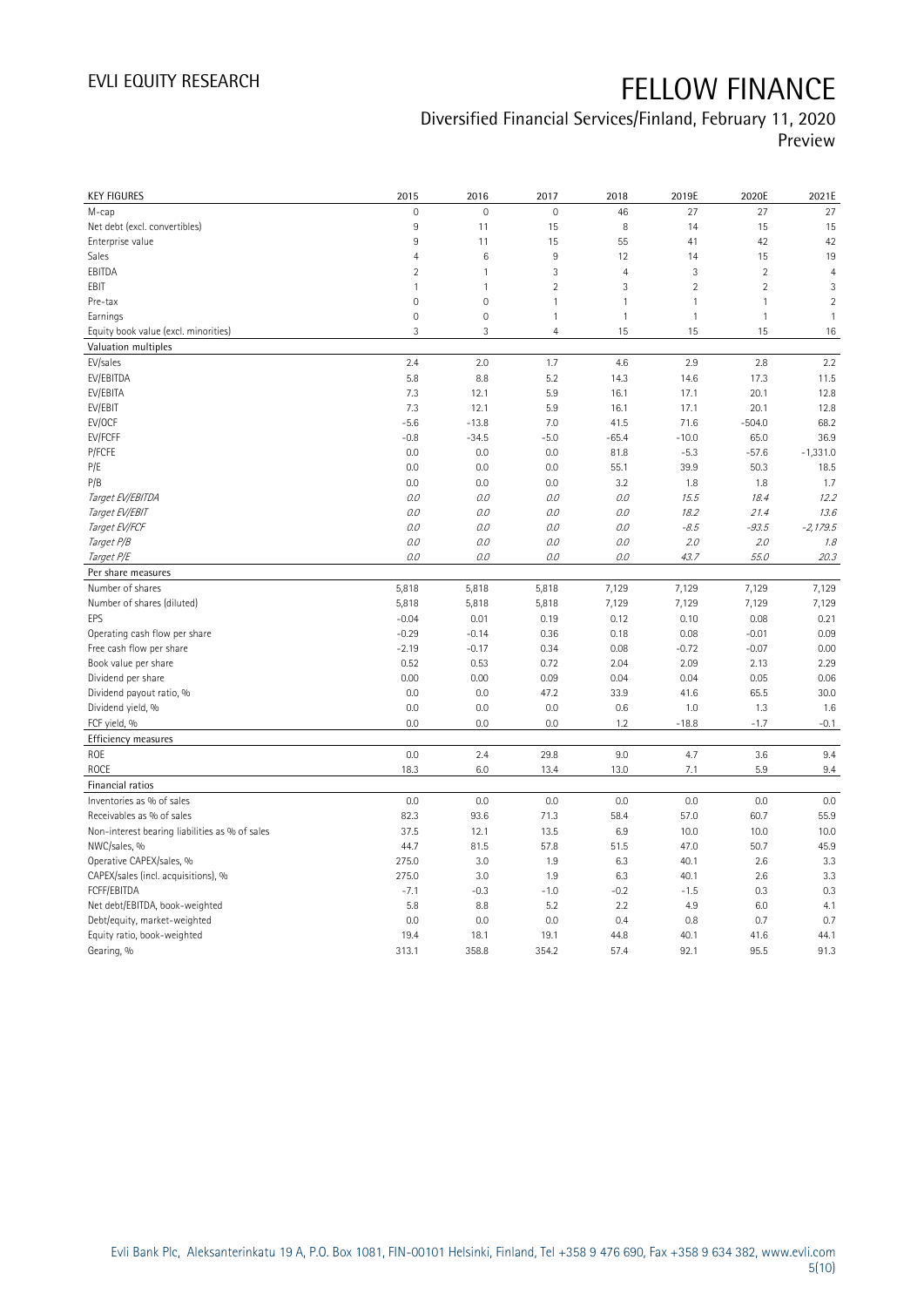## Diversified Financial Services/Finland, February 11, 2020 Preview

COMPANY DESCRIPTION: Fellow Finance operates a lending platform for debt-based consumer and business financing. The company operates in Finland, Sweden, Germany, Poland, and Denmark. The company began its operations in 2014 and listed on the Nasdaq First North Finland -marketplace in 2018. Over EUR 500m worth of loans have been intermediated through the company's platform since inception.

INVESTMENT CASE: The alternative finance markets in Europe have been growing rapidly and Fellow Finance should seek to capitalize on the growth. A key for success in our view lies in expansion abroad given the limited size and competition in the domestic market, with the international operations still in ramp-up. The scalability of its technology offers solid margin potential although growth investments will affect upside potential in the coming years.

| <b>OWNERSHIP STRUCTURE</b>         | <b>SHARES</b> | <b>EURm</b> | 0/0     |
|------------------------------------|---------------|-------------|---------|
| Taaleri Oyj                        | 1,847,163     | 7.093       | 25.9%   |
| Margin Investments Oy              | 836,721       | 3.213       | 11.7%   |
| TN Ventures Oy                     | 830,843       | 3.190       | 11.7%   |
| Oy T&T Nordcap Ab                  | 656,436       | 2.521       | 9.2%    |
| OP-Finland Small Cap               | 266,642       | 1.024       | 3.7%    |
| OP-Finland Micro Cap               | 265,000       | 1.018       | 3.7%    |
| Avensis Capital Oy                 | 263,090       | 1.010       | 3.7%    |
| Fennia Life Insurance Company      | 156,512       | 0.601       | 2.2%    |
| Säästöpankki Small Cap mutual fund | 128,841       | 0.495       | 1.8%    |
| Swiss Life (Luxembourg) S.A.       | 77,392        | 0.297       | $1.1\%$ |
| Ten largest                        | 5,328,640     | 20.462      | 75%     |
| Residual                           | 1,799,985     | 6.912       | 25%     |
| Total                              | 7,128,625     | 27.374      | 100%    |

| <b>EARNINGS CALENDAR</b> |                 |
|--------------------------|-----------------|
| February 14, 2020        | FY 2019 Results |
| August 28, 2020          | Q2 report       |
|                          |                 |
|                          |                 |
| OTHER EVENTS             |                 |
| April 03, 2020           | AGM             |
|                          |                 |

| COMPANY MISCELLANEOUS |                                         |
|-----------------------|-----------------------------------------|
| CEO: Jouni Hintikka   | Pursimiehenkatu 4 A, FIN-00150 Helsinki |
| CFO: Niko Stark       | Tel: 0203, 80.101                       |
| IR:                   |                                         |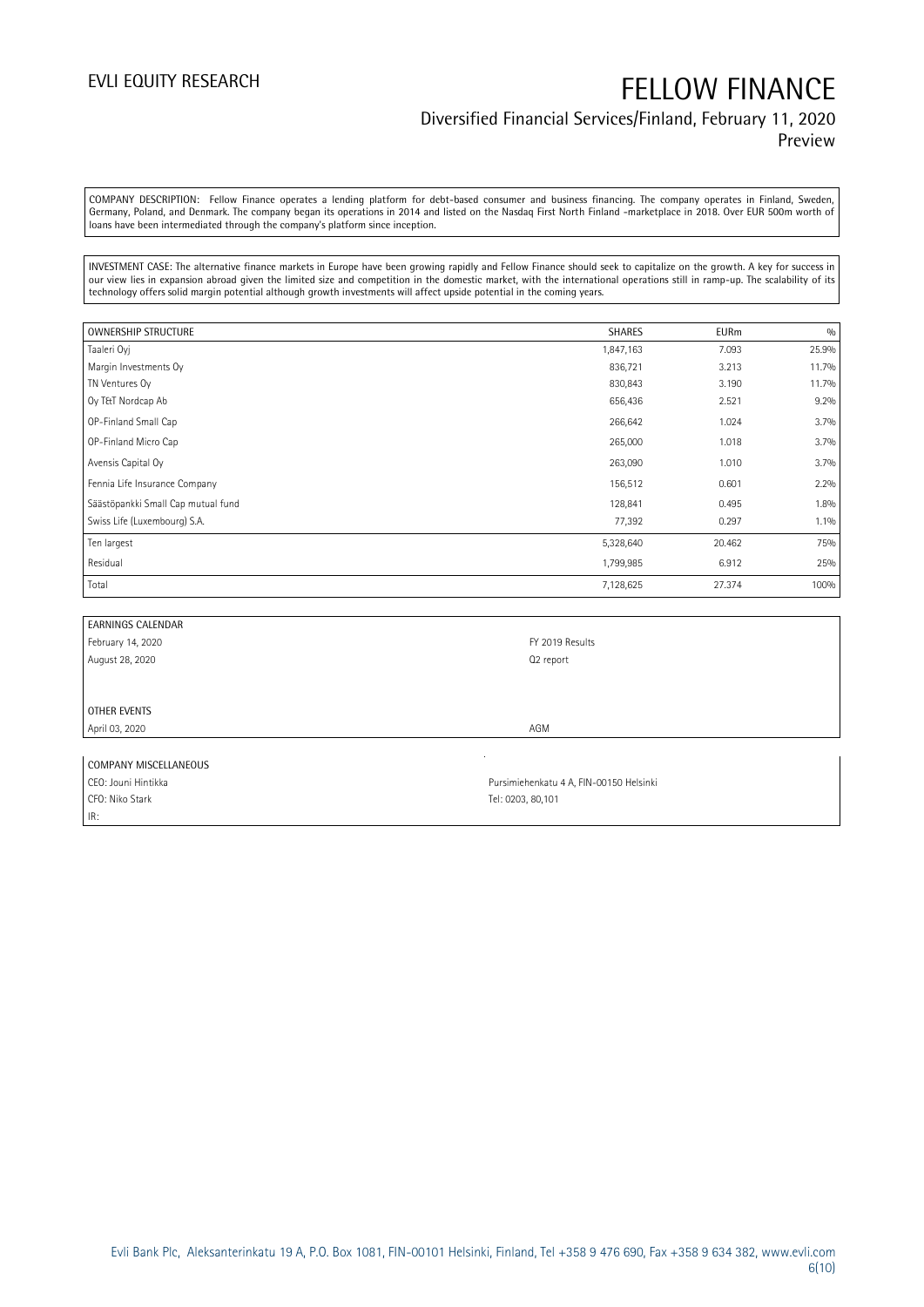Diversified Financial Services/Finland, February 11, 2020

Preview

DEFINITIONS

| P/E                                                                                                                                       | EPS                                                                                  |
|-------------------------------------------------------------------------------------------------------------------------------------------|--------------------------------------------------------------------------------------|
|                                                                                                                                           |                                                                                      |
| Price per share<br>Earnings per share                                                                                                     | Profit before extraord. items and taxes-income taxes + minority interest             |
|                                                                                                                                           | Number of shares                                                                     |
| P/BV                                                                                                                                      | <b>DPS</b>                                                                           |
|                                                                                                                                           |                                                                                      |
| Price per share                                                                                                                           | Dividend for the financial period per share                                          |
| Shareholders' equity + taxed provisions per share                                                                                         |                                                                                      |
|                                                                                                                                           |                                                                                      |
| Market cap                                                                                                                                | OCF (Operating cash flow)                                                            |
|                                                                                                                                           |                                                                                      |
| Price per share * Number of shares                                                                                                        | EBITDA - Net financial items - Taxes - Increase in working                           |
|                                                                                                                                           | capital - Cash NRIs ± Other adjustments                                              |
|                                                                                                                                           |                                                                                      |
| EV (Enterprise value)                                                                                                                     | FCF (Free cash flow)                                                                 |
|                                                                                                                                           |                                                                                      |
| Market cap + net debt + minority interest at market value $-$                                                                             | Operating cash flow - operative CAPEX - acquisitions + divestments                   |
| share of associated companies at market value                                                                                             |                                                                                      |
|                                                                                                                                           |                                                                                      |
| EV/Sales                                                                                                                                  | FCF yield, %                                                                         |
|                                                                                                                                           |                                                                                      |
| Enterprise value                                                                                                                          | Free cash flow                                                                       |
| Sales                                                                                                                                     | Market cap                                                                           |
| EV/EBITDA                                                                                                                                 | Operative CAPEX/sales                                                                |
|                                                                                                                                           |                                                                                      |
| Enterprise value                                                                                                                          | Capital expenditure – divestments – acquisitions                                     |
| Earnings before interest, tax, depreciation and amortization                                                                              | <b>Sales</b>                                                                         |
|                                                                                                                                           |                                                                                      |
| EV/EBIT                                                                                                                                   | Net working capital                                                                  |
|                                                                                                                                           |                                                                                      |
| Enterprise value<br>Operating profit                                                                                                      | Current assets - current liabilities                                                 |
|                                                                                                                                           |                                                                                      |
| Net debt                                                                                                                                  | Capital employed/Share                                                               |
|                                                                                                                                           |                                                                                      |
| Interest bearing debt - financial assets                                                                                                  | Total assets - non-interest bearing debt                                             |
|                                                                                                                                           | Number of shares                                                                     |
| Total assets                                                                                                                              | Gearing                                                                              |
|                                                                                                                                           |                                                                                      |
| Balance sheet total                                                                                                                       | Net debt                                                                             |
|                                                                                                                                           | Equity                                                                               |
| Div yield, %                                                                                                                              | Debt/Equity, %                                                                       |
|                                                                                                                                           |                                                                                      |
| Dividend per share                                                                                                                        |                                                                                      |
| Price per share                                                                                                                           | Interest bearing debt<br>Shareholders' equity + minority interest + taxed provisions |
|                                                                                                                                           |                                                                                      |
|                                                                                                                                           |                                                                                      |
| Payout ratio, %                                                                                                                           | Equity ratio, %                                                                      |
|                                                                                                                                           |                                                                                      |
| Total dividends                                                                                                                           | Shareholders' equity + minority interest + taxed provisions                          |
| Earnings before extraordinary items and taxes - income taxes + minority interest                                                          | Total assets - interest-free loans                                                   |
|                                                                                                                                           |                                                                                      |
| ROCE, %                                                                                                                                   | CAGR, %                                                                              |
|                                                                                                                                           |                                                                                      |
|                                                                                                                                           |                                                                                      |
| Profit before extraordinary items + interest expenses+ other financial costs<br>Balance sheet total - non-interest bearing debt (average) | Cumulative annual growth rate = Average growth per year                              |
|                                                                                                                                           |                                                                                      |
| ROE, %                                                                                                                                    |                                                                                      |
|                                                                                                                                           |                                                                                      |
| Profit before extraordinary items and taxes - income taxes                                                                                |                                                                                      |
| Shareholder's equity + minority interest + taxed provisions (average)                                                                     |                                                                                      |
|                                                                                                                                           |                                                                                      |
|                                                                                                                                           |                                                                                      |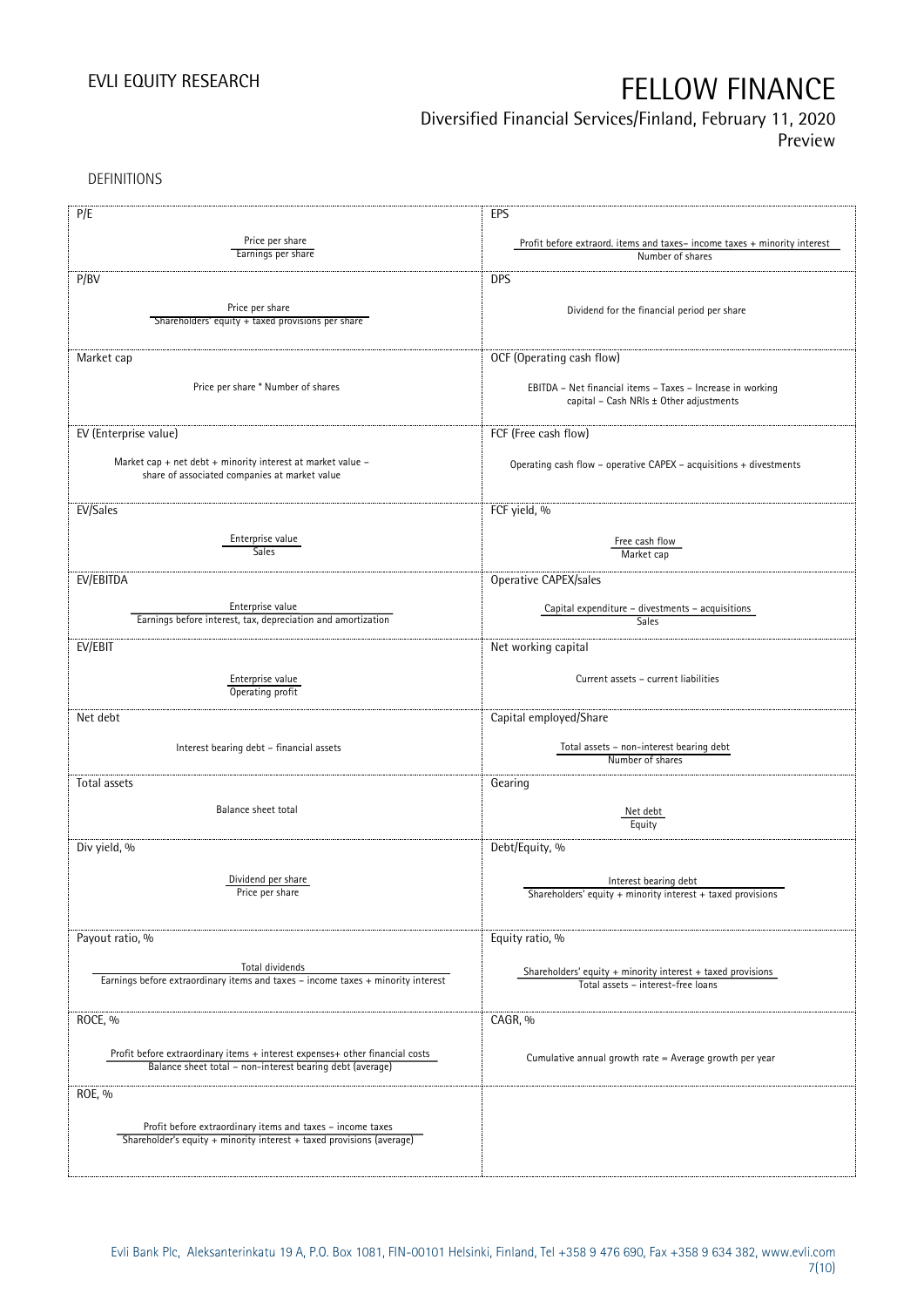## Diversified Financial Services/Finland, February 11, 2020 Preview

### Important Disclosures

Evli Research Partners Plc ("ERP") uses 12-month target prices. Target prices are defined by utilizing analytical techniques based on financial theory including (but not limited to) discounted cash flow analysis and comparative valuation. The selection of valuation methods depends on different circumstances. Target prices may be altered on the basis of new information coming to light in the underlying company or changes in interest rates, changes in foreign exchange rates, other securities prices or market indices or outlook for the aforementioned factors or other factors that may change the conditions of financial markets. Recommendations and changes by analysts are available at [Analysts' recommendations and ratings revisions](https://research.evli.com/JasperAllModels.action?authParam=key;461&authParam=x;G3rNagWrtf7K&authType=3). Investment recommendations are defined as follows: Target price compared to share price Recommendation < -10 % SELL  $-10 - (+10) \%$  HOL<br>  $> 10 \%$  $> 10\%$ ERP's investment recommendation of the analyzed company is updated at least 2 timer per year. 60% 53% 50% 39% 40% 30% 20% 8% 10%  $0%$ Hold Sell Buy

The graph above shows the distribution of ERP's recommendations of companies under coverage in 1st of February 2019. If recommendation is not given, it is not mentioned here.

### Name(s) of the analyst(s): Salokivi

This research report has been prepared by Evli Research Partners Plc ("ERP" or "Evli Research"). ERP is a subsidiary of Evli Bank Plc. Production of the investment recommendation has been concluded on 11.2.2020, 9:00. This report has been published on 11.2.2020, 9:15.

None of the analysts contributing to this report, persons under their guardianship or corporations under their control have a position in the shares of the company or related securities.

The date and time for any price of financial instruments mentioned in the recommendation refer to the previous trading day's closing price(s) unless otherwise stated in the report.

Each analyst responsible for the content of this report assures that the expressed views accurately reflect the personal views of each analyst on the covered companies and securities. Each analyst assures that (s)he has not been, nor are or will be, receiving direct or indirect compensation related to the specific recommendations or views contained in this report.

Companies in the Evli Group, affiliates or staff of companies in the Evli Group, may perform services for, solicit business from, hold long or short positions in, or otherwise be interested in the investments (including derivatives) of any company mentioned in the publication or report.

Evli Corporate Finance has managed or co-managed a public offering of the company's securities during the last 12 months prior to, received compensation for investment banking services from the company during the last 12 months prior to the publication of the research report.

ERP may pursue an assignment from the issuer(s) of the financial instruments mentioned in the recommendation or this report. These assignments may have a limited economic or financial impact on ERP and/or Evli. Under such assignments ERP may perform services including, but not limited to, arranging investor meetings or –events, investor relations communication advisory and production of research material.

ERP has signed an agreement with the issuer of the financial instruments mentioned in the recommendation, which includes production of research reports. This assignment has a limited economic and financial impact on ERP and/or Evli. Under the assignment ERP performs services including, but not limited to, arranging investor meetings or –events, investor relations communication advisory and production of research material.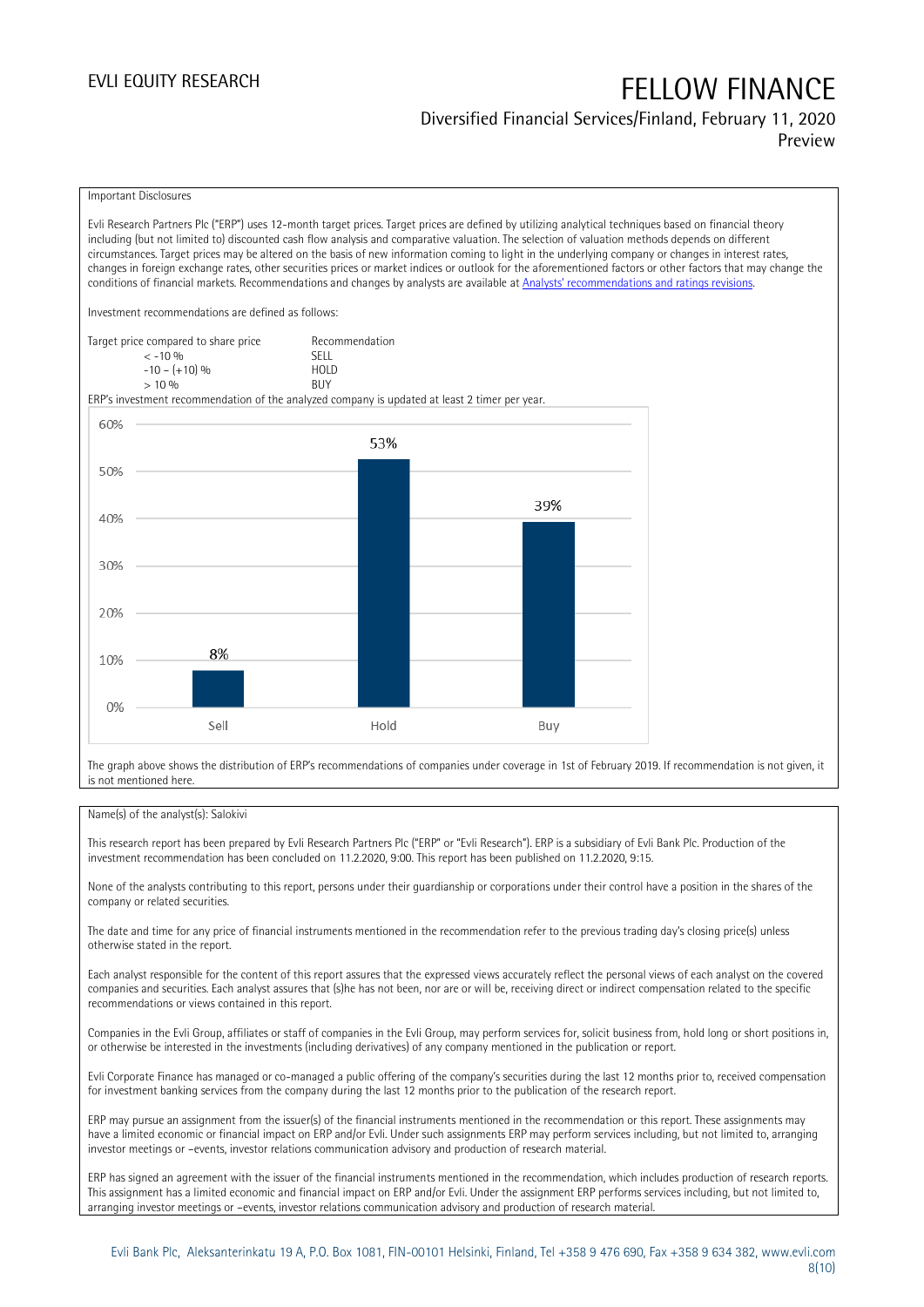## Diversified Financial Services/Finland, February 11, 2020 Preview

ERP or another company within the Evli Group does not have an agreement with the company to perform market making services.

For the prevention and avoidance of conflicts of interests with respect to this report, there is an information barrier (Chinese wall) between Investment Research and Corporate Finance units concerning unpublished investment banking services to the company. The remuneration of the analyst(s) is not tied directly or indirectly to investment banking transactions performed by Evli Bank Plc or any company within Evli Group.

This report has not been disclosed to the company prior to its dissemination.

This report is provided and intended for informational purposes only and may not be used or considered under any circumstances as an offer to sell or buy any securities or as advice to trade any securities.

This report is based on sources ERP considers to be correct and reliable. The sources include information providers Reuters and Bloomberg, stock-exchange releases from the companies and other company news, Statistics Finland and articles in newspapers and magazines. However, ERP does not guarantee the materialization, correctness, accuracy or completeness of the information, opinions, estimates or forecasts expressed or implied in the report. In addition, circumstantial changes may have an influence on opinions and estimates presented in this report. The opinions and estimates presented are valid at the moment of their publication and they can be changed without a separate announcement. Neither ERP nor any company within the Evli Group are responsible for amending, correcting or updating any information, opinions or estimates contained in this report. Neither ERP nor any company within the Evli Group will compensate any direct or consequential loss caused by or derived from the use of the information represented in this publication.

All information published in this report is for the original recipient's private and internal use only. ERP reserves all rights to the report. No part of this publication may be reproduced or transmitted in any form or by any means, electronic, mechanical, photocopying, recording or otherwise, or stored in any retrieval system of any nature, without the written permission of ERP.

This report or its copy may not be published or distributed in Australia, Canada, Hong Kong, Japan, New Zealand, Singapore or South Africa. The publication or distribution of this report in certain other jurisdictions may also be restricted by law. Persons into whose possession this report comes are required to inform themselves about and to observe any such restrictions.

Evli Bank Plc is not registered as a broker-dealer with the U. S. Securities and Exchange Commission ("SEC"), and it and its analysts are not subject to SEC rules on securities analysts' certification as to the currency of their views reflected in the research report. Evli Bank is not a member of the Financial Industry Regulatory Authority ("FINRA"). It and its securities analysts are not subject to FINRA's rules on Communications with the Public and Research Analysts and Research Reports and the attendant requirements for fairness, balance and disclosure of potential conflicts of interest. This research report is only being offered in U.S. by Auerbach Grayson & Company, LLC (Auerbach Grayson) to Major U.S. Institutional Investors and is not available to, and should not be used by, any U.S. person or entity that is not a Major U.S. Institutional Investor. Auerbach Grayson is a broker-dealer registered with the U.S. Securities and Exchange Commission and is a member of the FINRA. U.S. entities seeking more information about any of the issuers or securities discussed in this report should contact Auerbach Grayson. The securities of non-U.S. issuers may not be registered with or subject to SEC reporting and other requirements.

ERP is not a supervised entity but its parent company Evli Bank Plc is supervised by the Finnish Financial Supervision Authority.